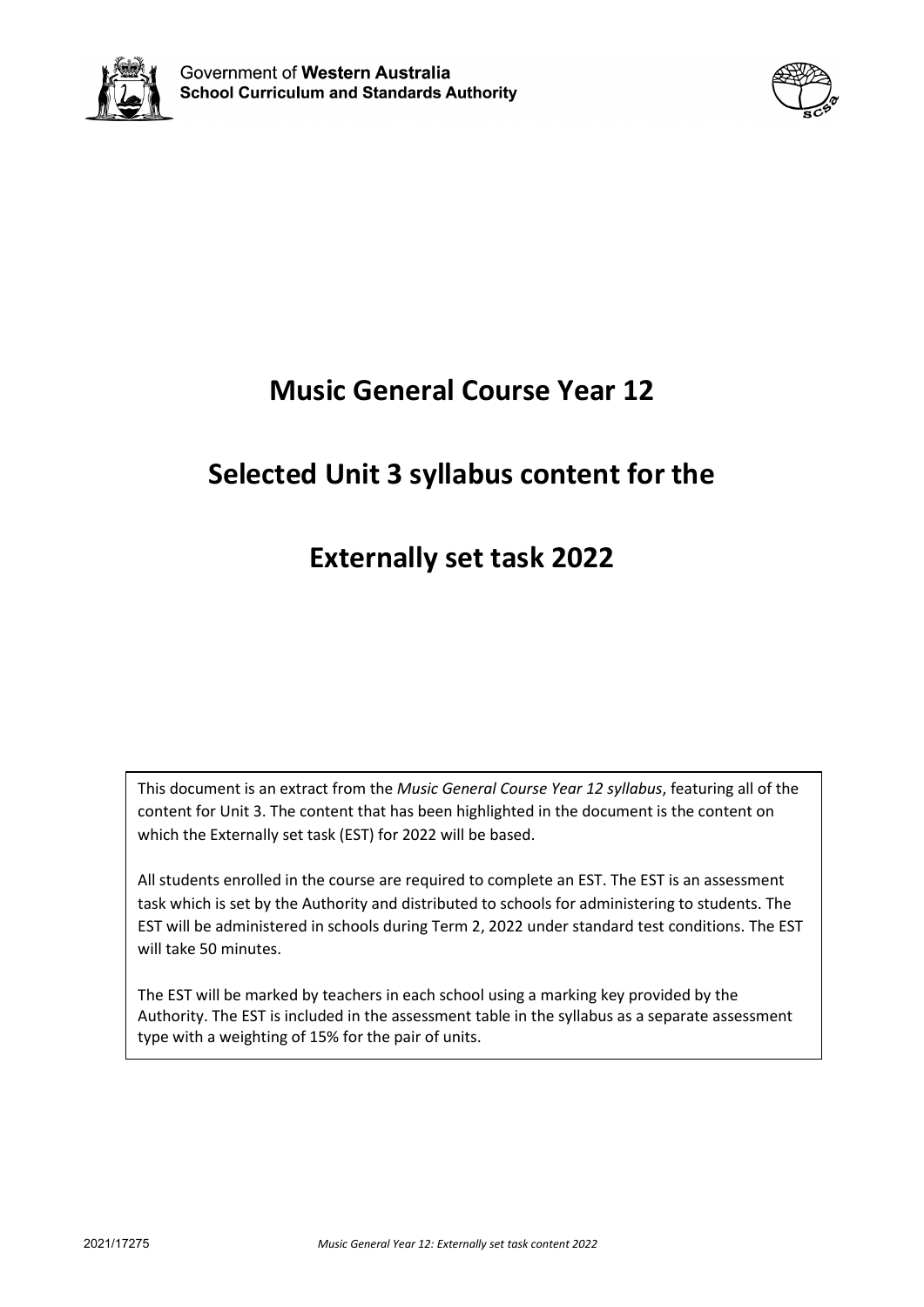# Unit 3

### Unit description

In this unit, students develop their skills, knowledge and understanding to listen to, compose, perform and analyse music. They develop aural and music literacy skills and learn how the elements of music can be applied when performing, composing and responding to music. Students learn about how music is created and performed, analysing musical works and exploring how social, cultural and historical factors shape music in the specific context selected for study.

Students develop skills, confidence and stylistic awareness to engage in music making as performers and audience members both individually and collaboratively.

### Suggested contexts

The selected context becomes the vehicle or framework through which the unit content is delivered. Suggested contexts could include Western Art Music, Jazz, Contemporary Music, Music Theatre, Music for Film and Television, World and Indigenous Musics or Music Technology.

### Unit content

An understanding of the Year 11 content is assumed knowledge for students in Year 12. It is recommended that students studying Unit 3 and Unit 4 have completed Unit 1 and Unit 2.

This unit includes the knowledge, understandings and skills described below.

#### **Aural and theory**

#### **Practical vocal exercises**

sight-singing using examples based on the aural skills outlined in this unit.

#### **Rhythm and duration**

**•** simple metres for dictations, imitations, call and responses and discrepancies

# $\frac{2}{4}$  $\frac{3}{4}$  $\frac{4}{4}$  or C

- compound metres for dictations, imitations, call and responses and discrepancies  $\frac{6}{2}$
- **simple metre rhythms** for dictations, imitations, call and responses and discrepancies derived from , , , , , ,
- **•** simple metre rests for dictations, imitations, call and responses and discrepancies  $\frac{1}{\sqrt{2}}$ ,  $\frac{1}{2}$ ,  $\frac{1}{2}$ ,  $\frac{1}{2}$
- subdivisions of the crotchet beat in simple metres for dictations, imitations, call and responses and discrepancies

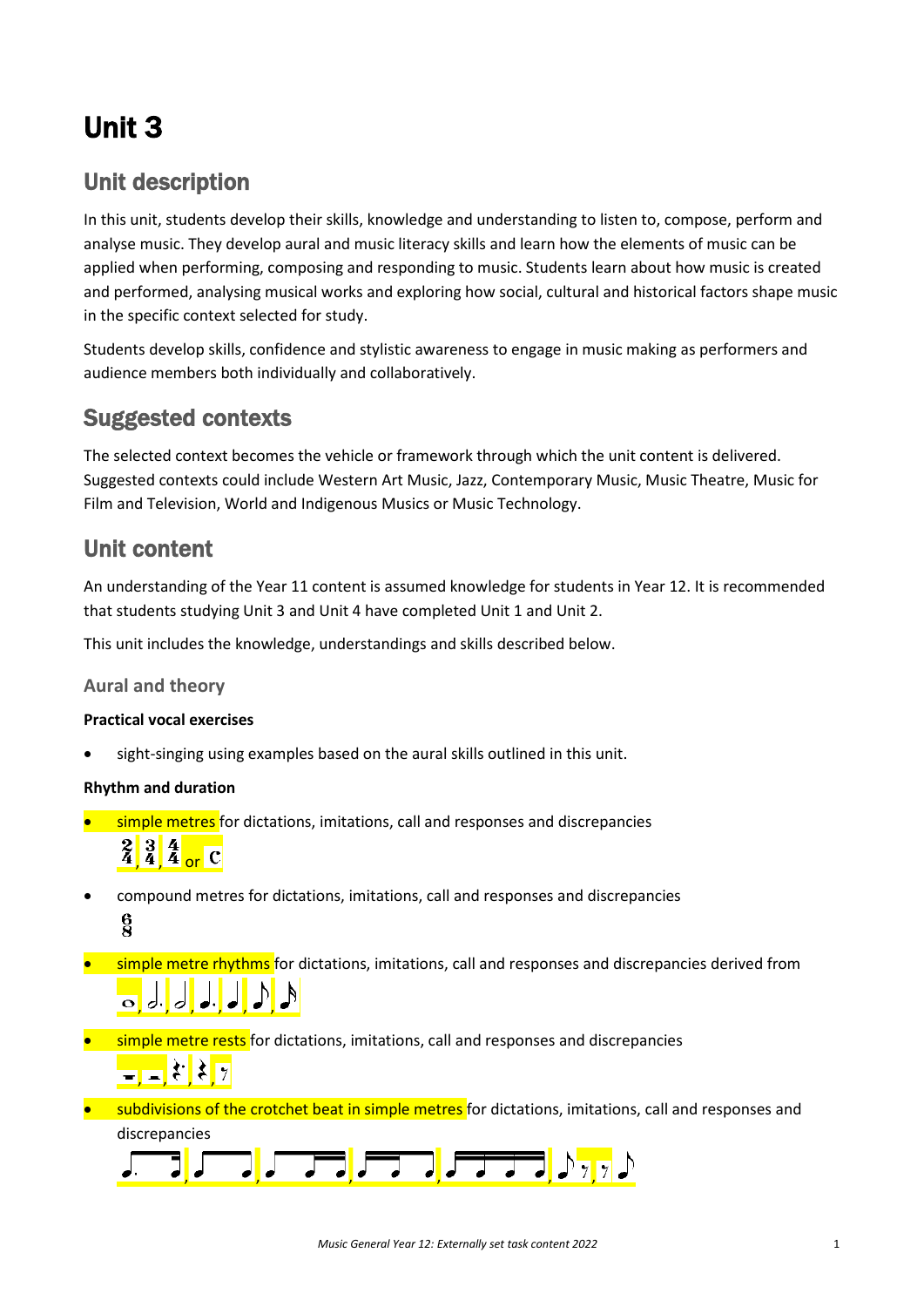- compound metre rhythms for dictations, imitations, call and responses and discrepancies derived from , , , ,
- compound metre rests for dictations, imitations, call and responses and discrepancies

$$
_{\scriptscriptstyle{-}},\xi,\xi,\gamma
$$

• subdivisions of the dotted crotchet beat in compound metres for dictations, imitations, call and responses and discrepancies



- anacrusis/upbeat/pick-up
- ostinato/riff
- ties
- correct grouping of rhythms and rests within the bar
- rhythmic dictation
	- $-4-8$  bars
- rhythmic discrepancies
	- rhythm (including time signature)
	- at least two rhythmic discrepancies in a short musical example.

#### **Pitch – melody, harmony and tonality**

- **scales** 
	- **treble and bass clef, ascending and descending**
	- **EXEX** key signatures up to two sharps and two flats
	- **numator**, major pentatonic, minor pentatonic, natural minor, harmonic minor
- intervals
	- diatonic, melodic and harmonic, ascending, within an octave
		- **o** major, minor, perfect
- melodic dictation
	- 4–8 bars, in treble and bass clef, starting note and rhythm may be given
	- **EXECT:** key signatures up to two sharps and two flats
- pitch discrepancies
	- at least two pitch discrepancies in a short musical example
- tonal qualities
	- specific to scales listed
- modulation
	- $\blacksquare$  to the relative major or minor
	- $\blacksquare$  to the dominant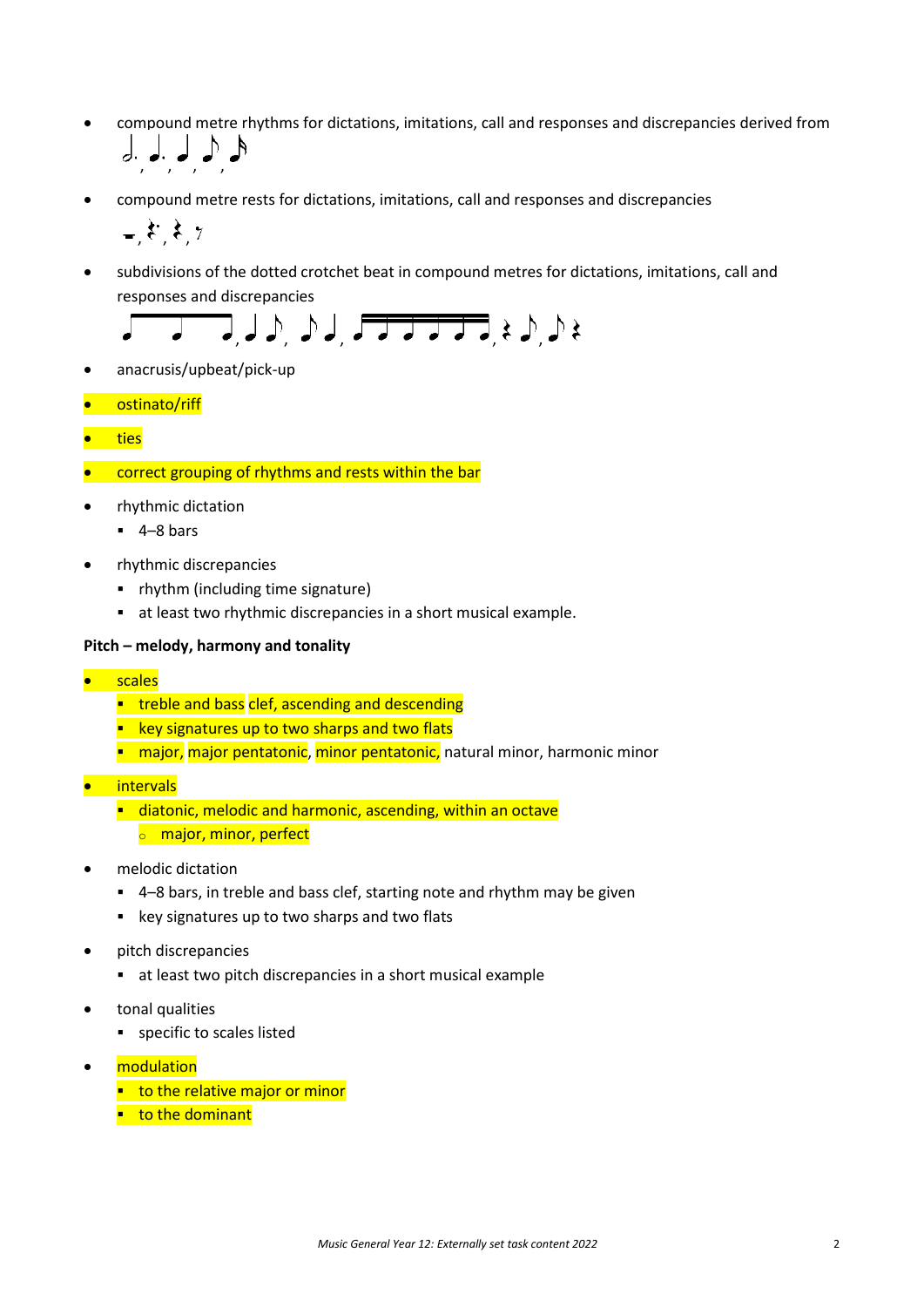#### • chords

- $\blacksquare$  key signatures up to two sharps and two flats
- **•** root position
	- $\circ$  major, minor, dominant 7<sup>th</sup>
- **•** primary triads
- chord progressions
	- up to 4 bars, key signatures up to two sharps and two flats in major keys only
	- **Roman numerals and chord names where appropriate** 
		- <sup>o</sup> Roman numerals
			- − major: I, IV, V, V7 and vi
			- $-$  minor: i, iv, V and  $V^7$
		- $\circ$  chord names (as shown in C tonalities)
			- − major: C, F, G, G7 and Am
			- − <mark>minor: Am, Dm, E and E<sup>7</sup>.</mark>

#### **Tempo**

- terminology/symbol for tempo (to be used in conjunction with context-specific terminology)
	- fast (*allegro*), moderate (*moderato, andante*), slow (*adagio*).

#### **Expressive elements**

- terminology/symbol for dynamics
	- very soft/*pianissimo (pp),* soft/*piano (p),* moderately soft/*mezzo piano (mp),*  moderately loud/*mezzo forte (mf),* loud/*forte (f) ,* very loud/*fortissimo (ff)*
- terminology/symbol for changes in intensity of sound
	- *decrescendo (decresc.), diminuendo (dim.), crescendo (cresc.)*
- terminology/symbol for articulations
	- smooth and connected/*legato*, short and detached/*staccato*, accent, strong, sudden accent/ *sforzando (sfz).*

#### **Texture**

• unison/single line, homophonic/melody with accompaniment, canon, polyphonic, multi-voice.

#### **Form/structure**

- forms as listed below to be studied as appropriate to selected context **Dinary/AB, ternary/ABA, AABA (popular song form), rondo/ABACA or theme and variations**
- signs/symbols
	- **E** bar line, double bar lines, final bar line, repeat signs,  $1<sup>st</sup>$  and  $2<sup>nd</sup>$  time bars
	- pause, *coda, fine, D.C al fine, D.C al coda, dal segno*
- compositional devices
	- **-** ostinato/riff
	- **P** pedal
	- sequence.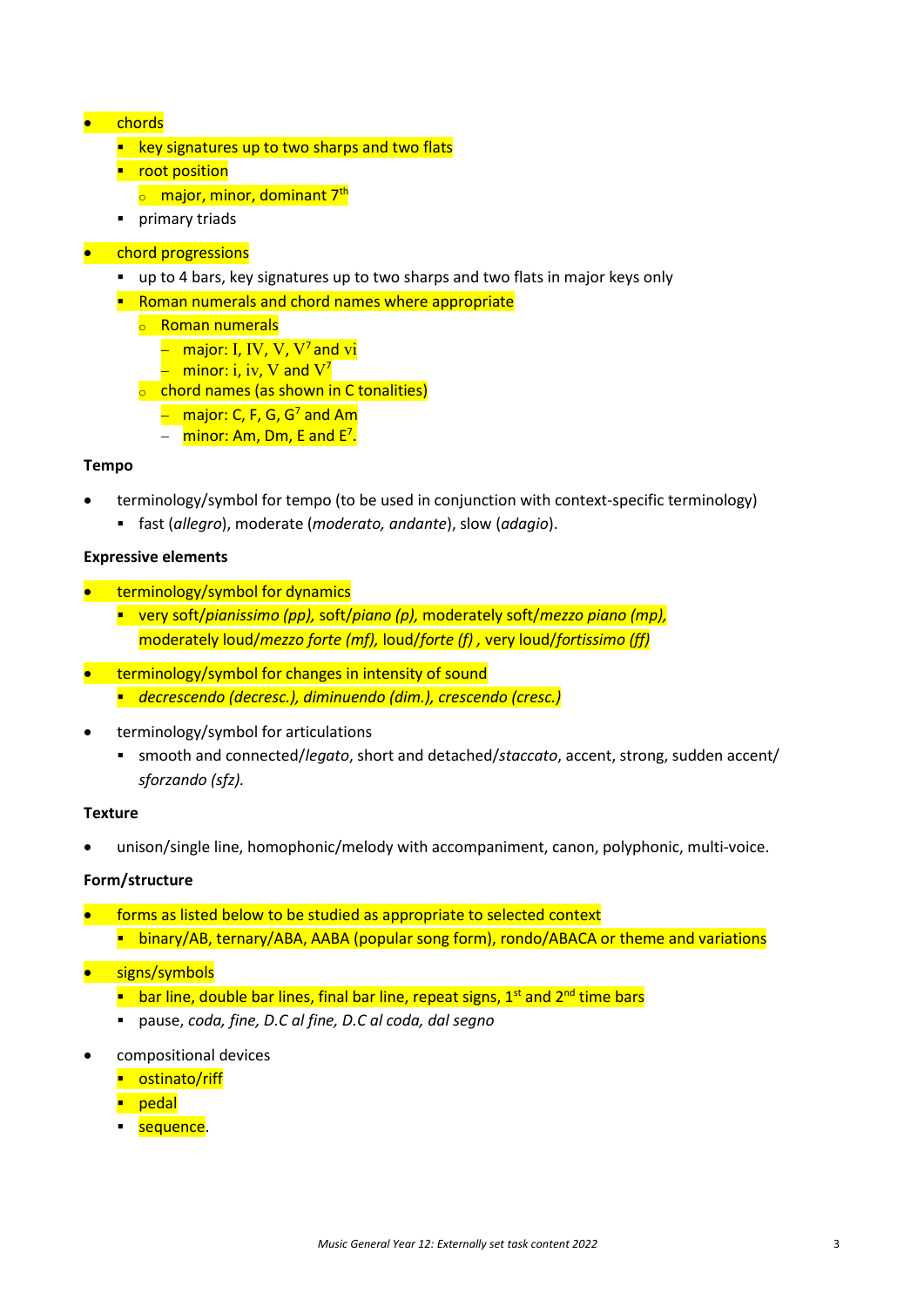#### **Timbre**

#### Instruments

- identification and description of tonal qualities
	- **string** 
		- <sup>o</sup> violin, viola, cello, double bass
	- **•** woodwind
		- <sup>o</sup> flute, clarinet, saxophone (alto and tenor)
	- **u** brass
		- <sup>o</sup> trumpet, trombone, tuba
	- **percussion** 
		- $\circ$  timpani, snare drum, bass drum, crash cymbals, suspended cymbals, triangle, tambourine, shaker, xylophone, glockenspiel, wind chimes, drum kit
	- **guitar** 
		- <sup>o</sup> acoustic guitar, electric guitar, electric bass guitar
	- **EXEC** keyboard
		- <sup>o</sup> piano, electronic piano, synthesiser
	- voice
		- <sup>o</sup> female (soprano, alto), male (tenor, bass)
	- didgeridoo, claves/clapping sticks
	- solo, group/ensemble.

#### **Aural and visual analysis**

- aural and visual analysis of music extracts related to the selected context
- identification from a short musical excerpt, the elements of music as specified in the aural and theory content
	- number of instruments and/or voices
	- type of instruments and/or voices
	- **-** metre
	- genre/style/era/period
	- suitable tempo indications
	- **u**tonality
	- **textural features**
	- $\blacksquare$  form
	- **P** rhythmic, melodic and harmonic elements
	- **suitable dynamics**
	- appropriate articulations
	- **Compositional devices**
	- **EXECUTE:** instrumental timbres and colouristic effects.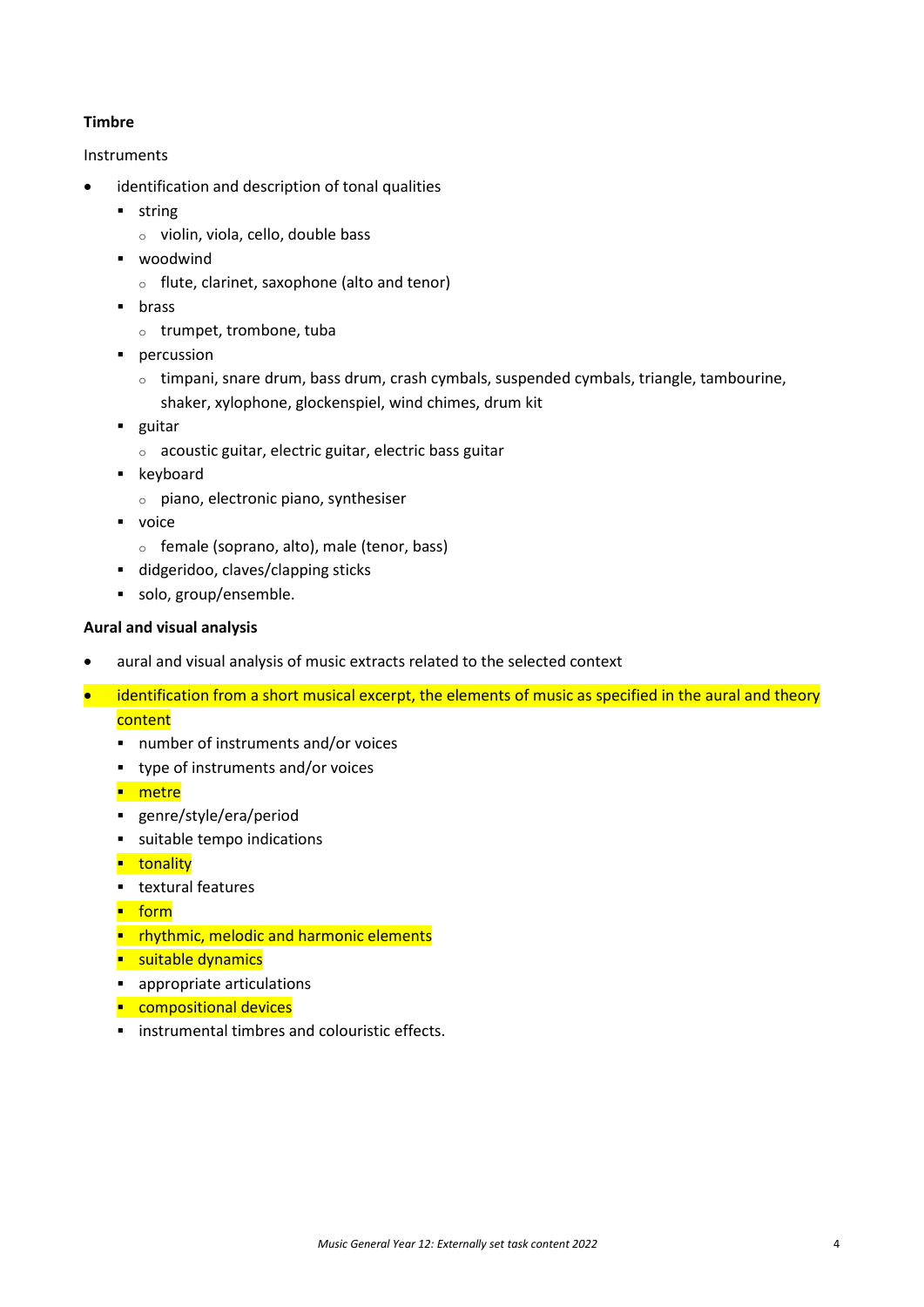#### **Additional theory**

- knowledge and function of treble and bass clef
- notes and letter names, including leger lines, in treble and bass clef
- key signatures up to and including three sharps and three flats
- accidentals
	- **sharps, flats, naturals**
- scales
	- treble and bass clef, ascending and descending, key signatures up to three sharps and three flats  $\frac{1}{e}$  major pentatonic, major, natural minor, minor pentatonic, harmonic minor
- scale structure and patterns
- scale degree numbers and/or *sol-fa* names
- intervals
	- **timation and bass clef diatonic, key signatures up to three sharps and three flats, ascending and** descending within an octave
		- **o** major, minor, perfect
- chords/chord progressions/chord analysis
	- **n** major and minor-key signatures up to three sharps and three flats
	- **treble and bass clef**
	- **•** root position (block) and arpeggios (broken)
		- **o** major, minor, diminished, dominant 7<sup>th</sup>
	- **Primary triads** 
		- $\circ$  root position and first inversion
	- **secondary triads**
	- **•** root position and first inversion  $\circ$  chord vi in major keys
- accents, articulations and ornamentations



- timbre
	- **·** instrument
		- <sup>o</sup> identification, purpose, physical features
		- $\circ$  where it is used
		- <sup>o</sup> how it is played
		- <sup>o</sup> description of tonal qualities
		- <sup>o</sup> playing techniques.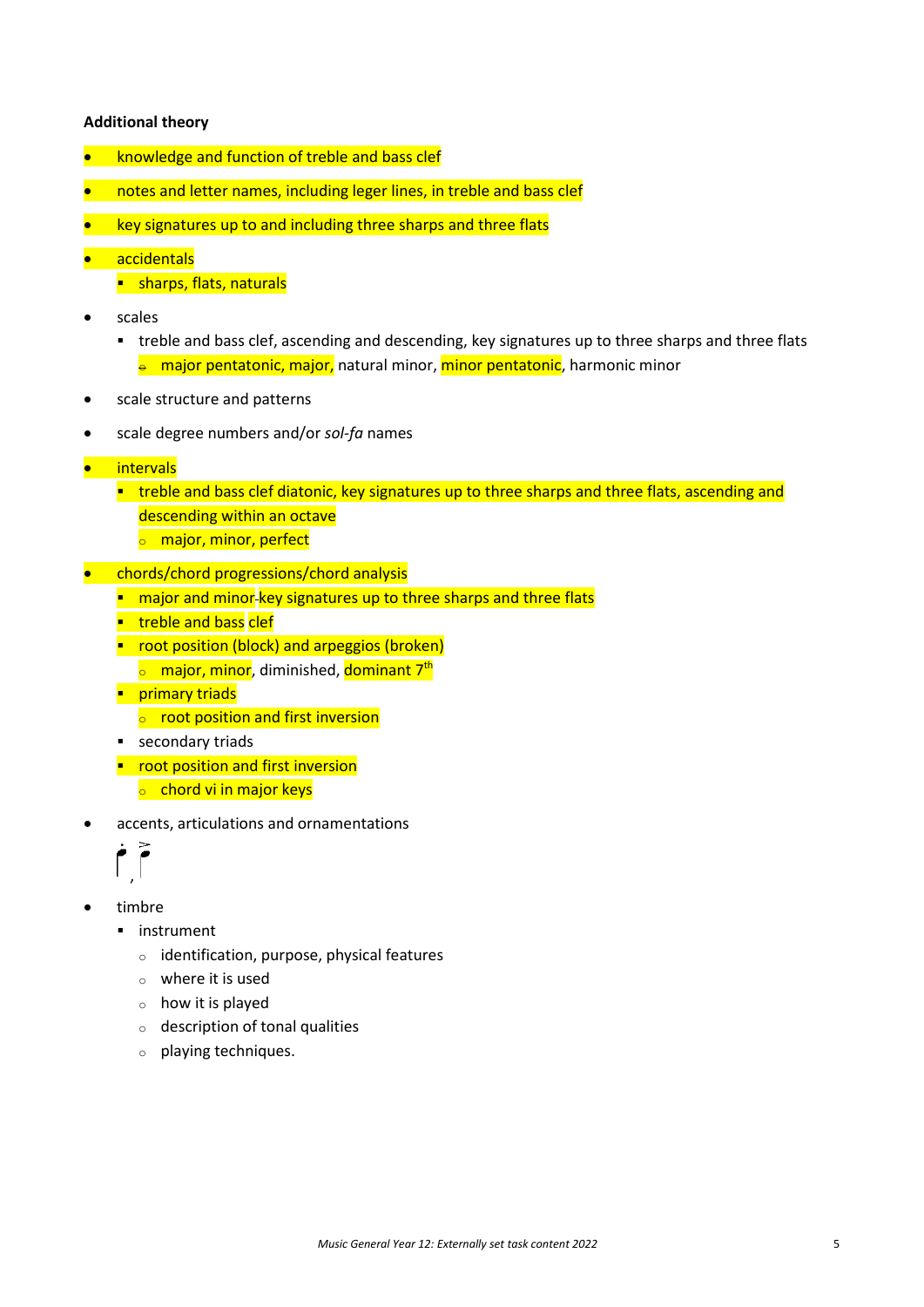#### **Composing and arranging**

Compositions and arrangements based on the chosen style, encompassing the elements of music as specified in the Theory content.

#### **Melody writing**

- from a given motif
- for a given rhythmic pattern
- for a given chord structure
- for given or original lyrics.

#### **Harmonisation**

- harmonising given melodies using root position and first inversion chords
- analysing a given score comprised of up to four instruments/parts.

#### **Accompaniment writing**

- identifying and analysing different accompaniment styles
- creating an appropriate accompaniment pattern for a given or original melody.

#### **Arranging**

- arranging and transposing using treble and bass clef and B flat instruments
- identifying, analysing and realising instrumental devices and techniques for up to four instruments/voices
- creating, generating and manipulating sounds and sound qualities using available technology.

#### **Form-based compositions**

- composing for solo voice or instrument using either binary (AB) or ternary/song form (ABA/AABA), rondo (ABACA), theme and variations or basic 12-bar blues
- composing context/style-specific compositions using appropriate scales, tonalities and notation.

#### **Investigation and analysis**

#### **Context**

- examination of the main characteristics and features of the context/culture, genre/style or era/period selected for study
- visual and aural analysis of representative works in the chosen context
	- **at least two works must be studied, by different composers/performers, representing different** stages/styles of development in the selected context
- analysis of social, cultural, economic, historic, political, technological and musical influences.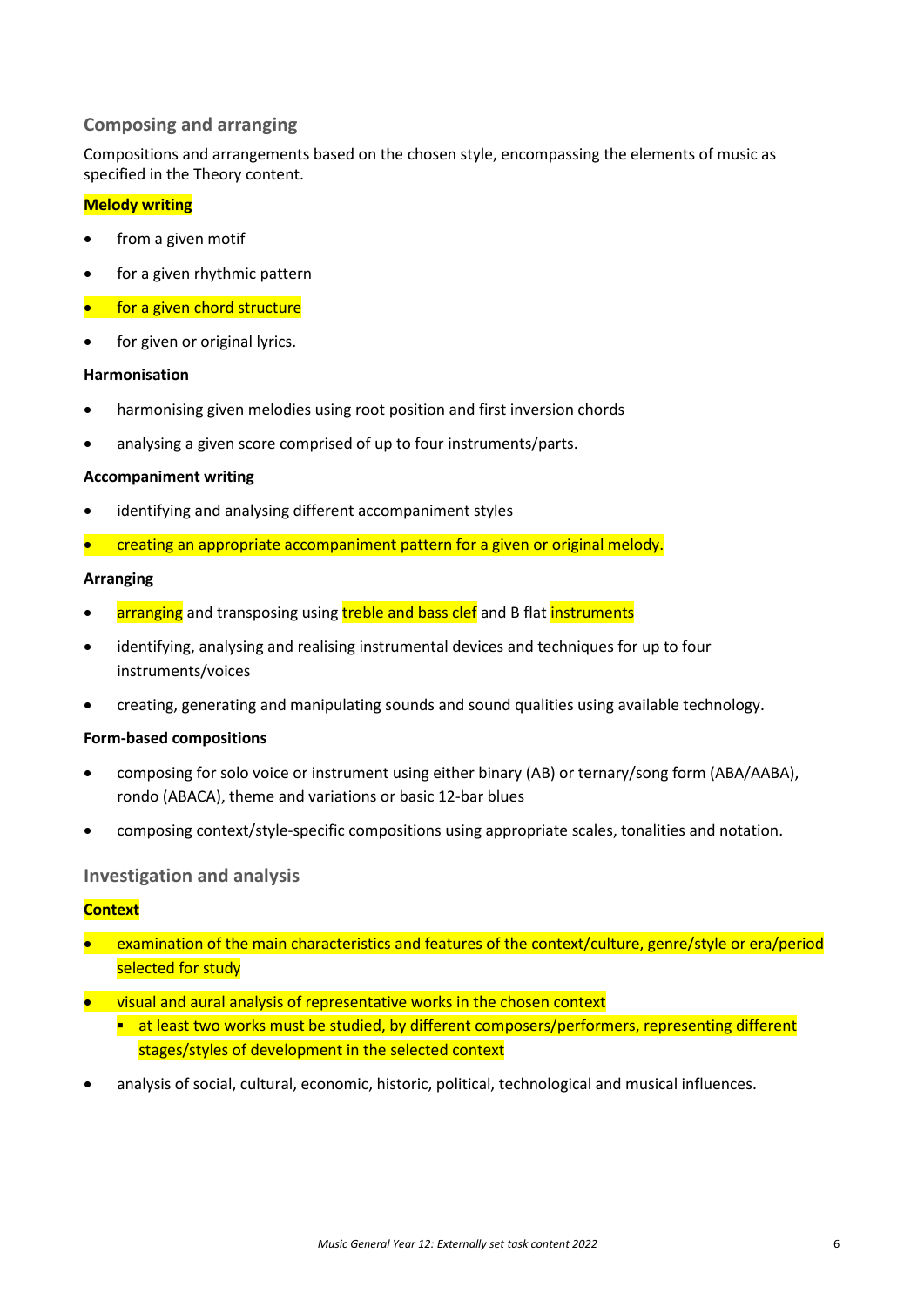#### **Composers/arrangers/performers**

- identification of prominent composers/arrangers/performers and analysis of their contributions to the development of a style/genre and context over an appropriate range of eras/periods of development
- comparisons between prominent composers/arrangers/performers of the context in the same era/period and other eras/periods of development
- influences upon prominent composers/arrangers/performers
- influential works, performances and/or recordings.

#### **Musical characteristics**

- identification and analysis of important and defining musical characteristics and compositional techniques
- instrumentation/orchestration, instrumental/vocal techniques appropriate to the context
- stylistic/contextual characteristics and performance conventions
- use of context-appropriate notation and terminology.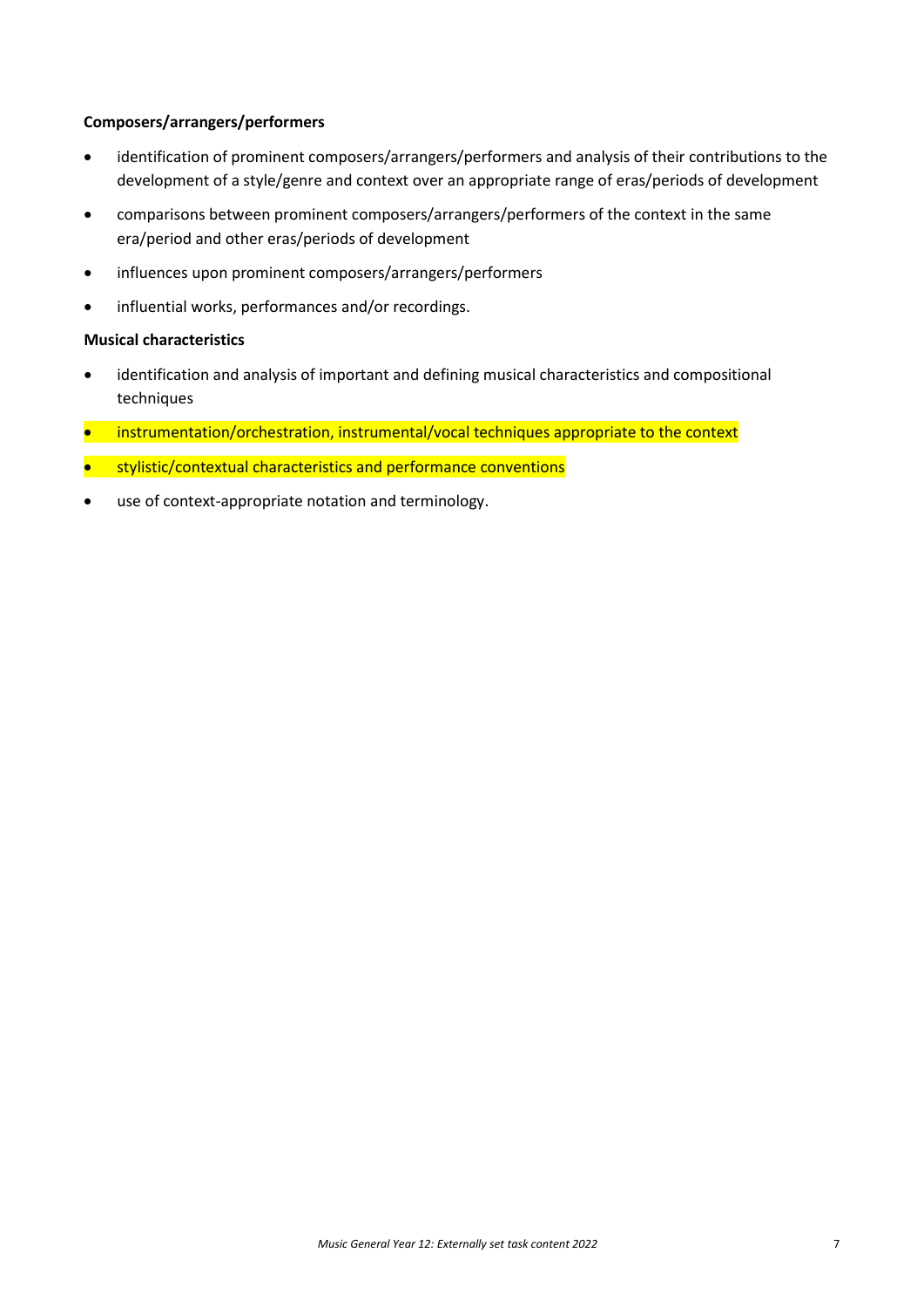### Practical component

Students can select **one** of three options to complete the practical component:

- **Performance**
- Composition portfolio
- Production/Practical project.

#### **Performance**

Performance assessment can be demonstrated as a soloist and/or as part of an ensemble and assessment can be completed by the classroom teacher, instrumental teacher and/or ensemble director. Students should be encouraged to participate in relevant ensembles and given regular performance opportunities to build confidence and prepare for performance assessments.

The Practical component is worth 40% of the overall school-based assessment.

#### • **Prepared repertoire (20%)**

 students will perform with technical skills and stylistic interpretation appropriate to the selected repertoire.

#### • **Other performance activities (20%)**

The remaining 20% is to be distributed between at least two of the following other performance activities:

- **Technical work**
	- <sup>o</sup> skills and techniques appropriate to the chosen instrument/voice
- **Fight-reading** 
	- <sup>o</sup> performing excerpts appropriate to the chosen instrument/voice
- **Improvisation** 
	- <sup>o</sup> improvisation skills on chosen instrument
- **Ensemble**
	- <sup>o</sup> musical contribution
	- <sup>o</sup> rehearsal conventions
- **Playing/singing by ear**
	- <sup>o</sup> performing a musical piece which has been learnt from a recording or performance
	- <sup>o</sup> imitating musical passages played by another musician
- **Playing/singing by memory**
	- <sup>o</sup> performing learnt repertoire from memory.